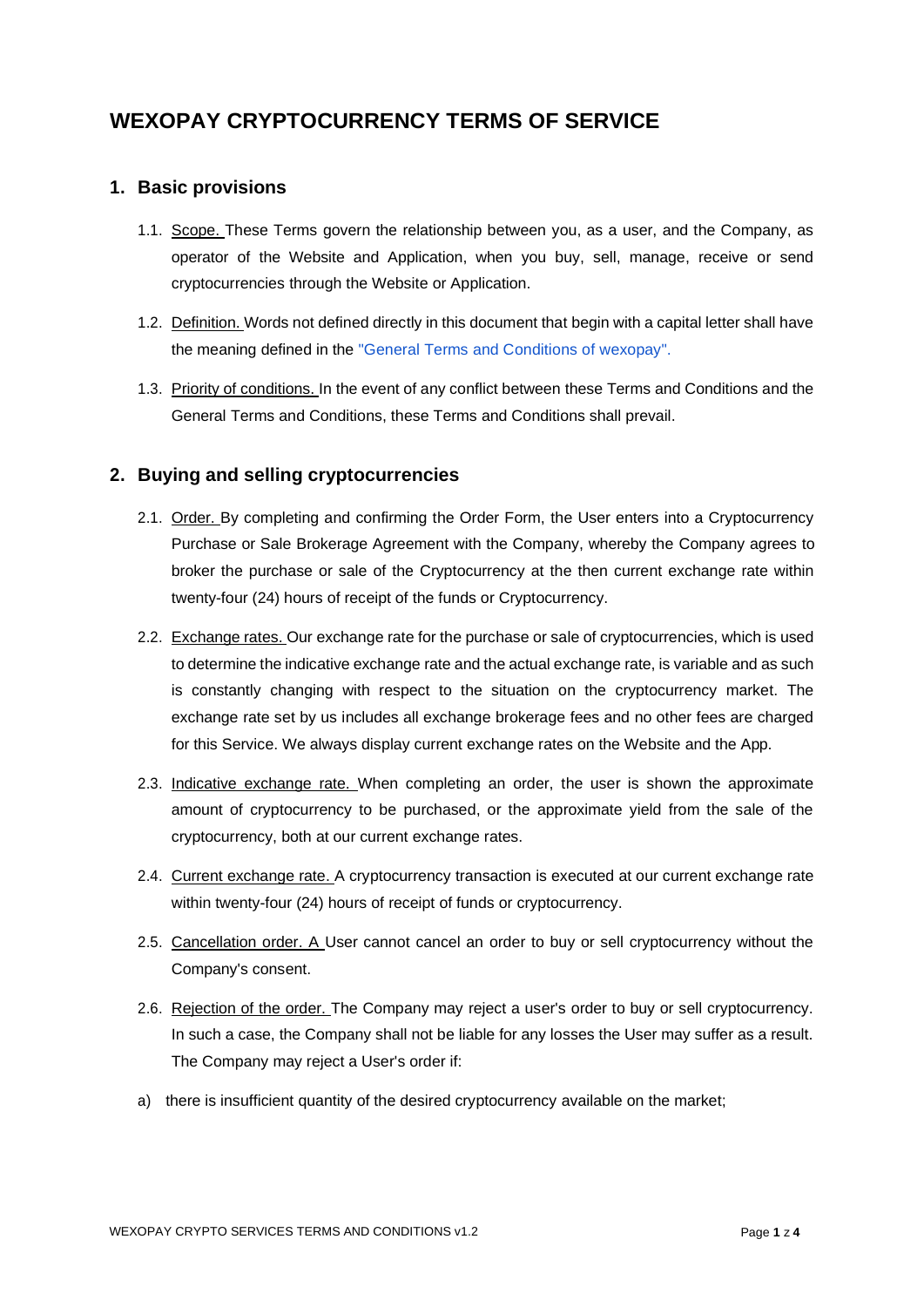- b) one of the partner exchanges is not available;
- c) The company has reason to believe that the purpose of the order is illegal; or
- d) The Company has reason to believe that compliance with the Order could have a detrimental effect on the goodwill or reputation of the Company.
- 2.7. Fulfillment of the contract. The Company shall fulfil the Contract by crediting the amount of money in cryptocurrency or legal (fiat) currency specified in the instruction to the User's Account.

#### **3. Withdrawal from the contract**

1. Inability to withdraw without cause. The User, who is a consumer within the meaning of the Civil Code, acknowledges that it is not possible to withdraw from the Contract without giving lawful reasons, even within the statutory period of fourteen (14) days, since cryptocurrency is a commodity within the meaning of Section 1837(b) of the Civil Code, the price of which depends on the fluctuations of the financial market independently of the will of the entrepreneur and which may occur during the withdrawal period.

### **4. Tax obligations**

2. User's obligation. User understands that income from the purchase, sale and exchange of cryptocurrencies is subject to income tax. The Company is not responsible for the User's tax liability in any way related to the Scrolls provided. Any income earned by the User under the Agreement shall be taxed by the User in accordance with applicable law.

#### **5. Cryptocurrency storage and transfers**

- 5.1. Virtual account. All cryptocurrency that the Company provides custody of for Users is recorded in the Virtual Accounts of individual Users. Cryptocurrency is held directly by the Custodian in accordance with the law, but is held on behalf of the User and the User has legal title to the cryptocurrency.
- 5.2. Pooled wallets. The cryptocurrency custody of which is provided by the Company for individual Users is stored on pooled cryptocurrency wallets, which also hold the cryptocurrencies of other Users. These cryptocurrency wallets have been created and are secured directly by the Company or by a third party providing cryptocurrency custody services to the Company.
- 5.3. Private keys. A user does not have their own private keys to a cryptocurrency until they transfer the cryptocurrency from escrow to their own cryptocurrency wallet. The User can view the current balance of the Cryptocurrency(s) at any time via the Company's Website or the Application.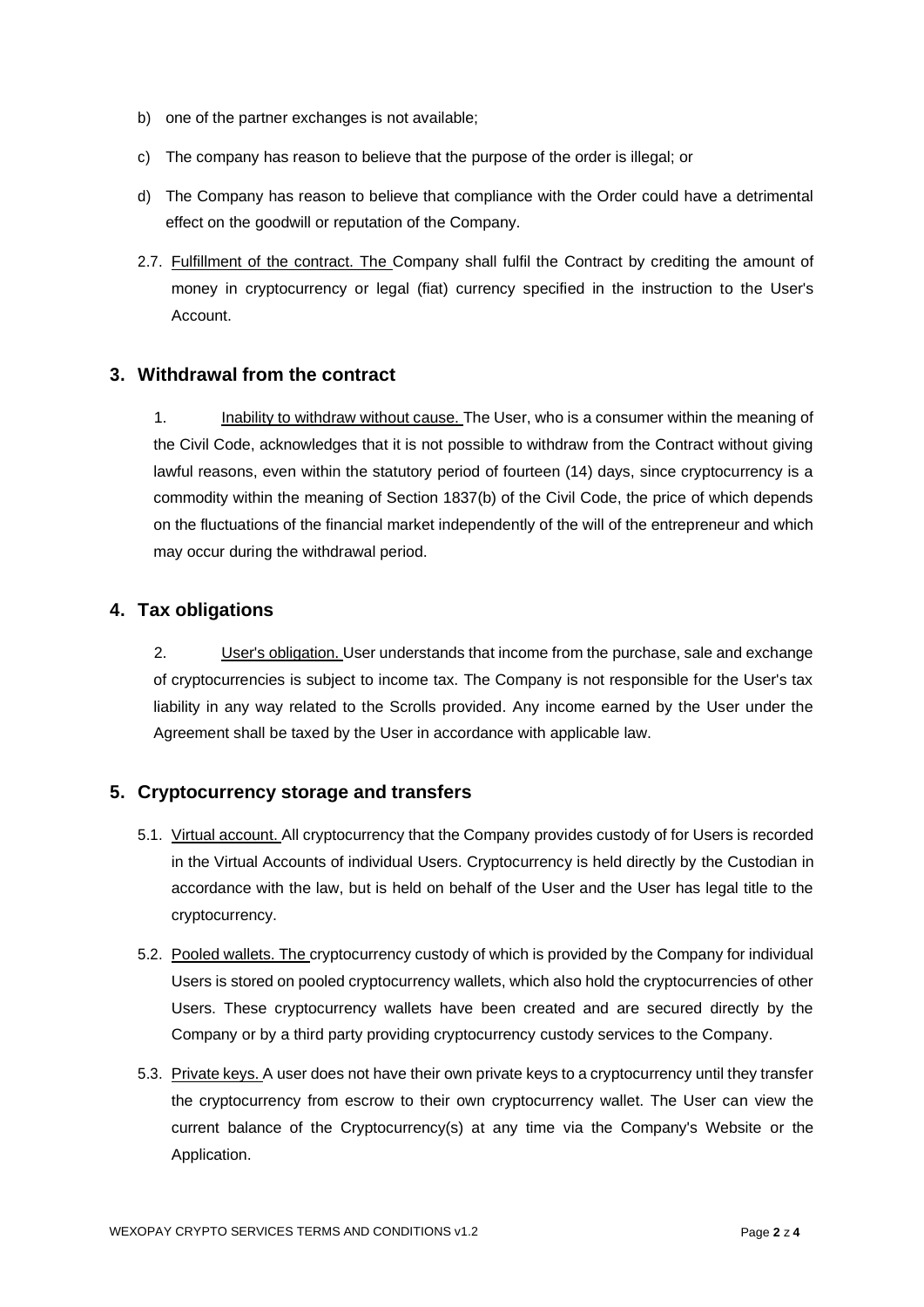- 5.4. Fork. The rules of a particular cryptocurrency can be changed through changes to the cryptocurrency's protocol, which are referred to as a fork. A fork can significantly change the properties, functions, value or name and other characteristics of a cryptocurrency. A cryptocurrency network may be permanently forked during a fork. For such cases, the Company reserves the right, in its sole discretion, to do the following: support both newly formed cryptocurrencies; leave the user's balance in one of the two formed cryptocurrencies; and/or withdraw support for both new cryptocurrencies, even without further action. The Company shall be entitled to retain the balance of the cryptocurrency no longer supported.
- 5.5. Transfers. On the Website or in the Application, the User can transfer his/her cryptocurrency to his/her own or someone else's cryptocurrency wallet.
- 5.6. **Irreversibility of the transfer.** The User is aware that any error in the cryptocurrency address may lead to irreversible loss of cryptocurrency.

### **6. Dangers and risks of cryptocurrencies**

- 6.1. High general risks. User acknowledges and understands that any conduct or provision of services related to cryptocurrencies is high risk due to their experimental nature and virtually unpredictable economic and regulatory developments.
- 6.2. Decentralised systems. Cryptocurrencies are made up of autonomous and essentially unregulated global computing networks. Due to the absence of central authorities, cryptocurrency transactions are virtually irreversible and errors or theft of cryptocurrencies are thus generally unrecoverable. The value of cryptocurrencies depends on trust in these peer-topeer (P2P) networks and their cryptographic security. The evolution of human knowledge and developments in software and hardware may affect the trust in these networks and the value of the cryptocurrencies created in this way.
- 6.3. High volatility. Cryptocurrencies are highly volatile. Cryptocurrency exchange rates against conventional (fiat) currencies can experience sharp fluctuations of tens of percent or more, even within a few hours.
- 6.4. Lack of sectoral regulation. The Principal is aware that cryptocurrencies, according to the current interpretation of the public authorities, are not electronic money or other funds within the meaning of Section 2(1)(c) of Act No. 370/2017 Coll., on payment transactions, as amended, add according to the Czech National Bank, cryptocurrencies are generally not regulated as transferable securities or other investment instruments within the meaning of Section 2e of Act No. 256/2004 Coll., on capital market business, as amended.

6.5. Lack of sectoral oversight. The provision of services relating to cryptocurrencies (including services under this Agreement) is not subject to supervision by the Czech National Bank, nor is it regulated by public authorities in any special way, with exceptions (in particular measures against the laundering of proceeds of crime and terrorist financing). In view of the